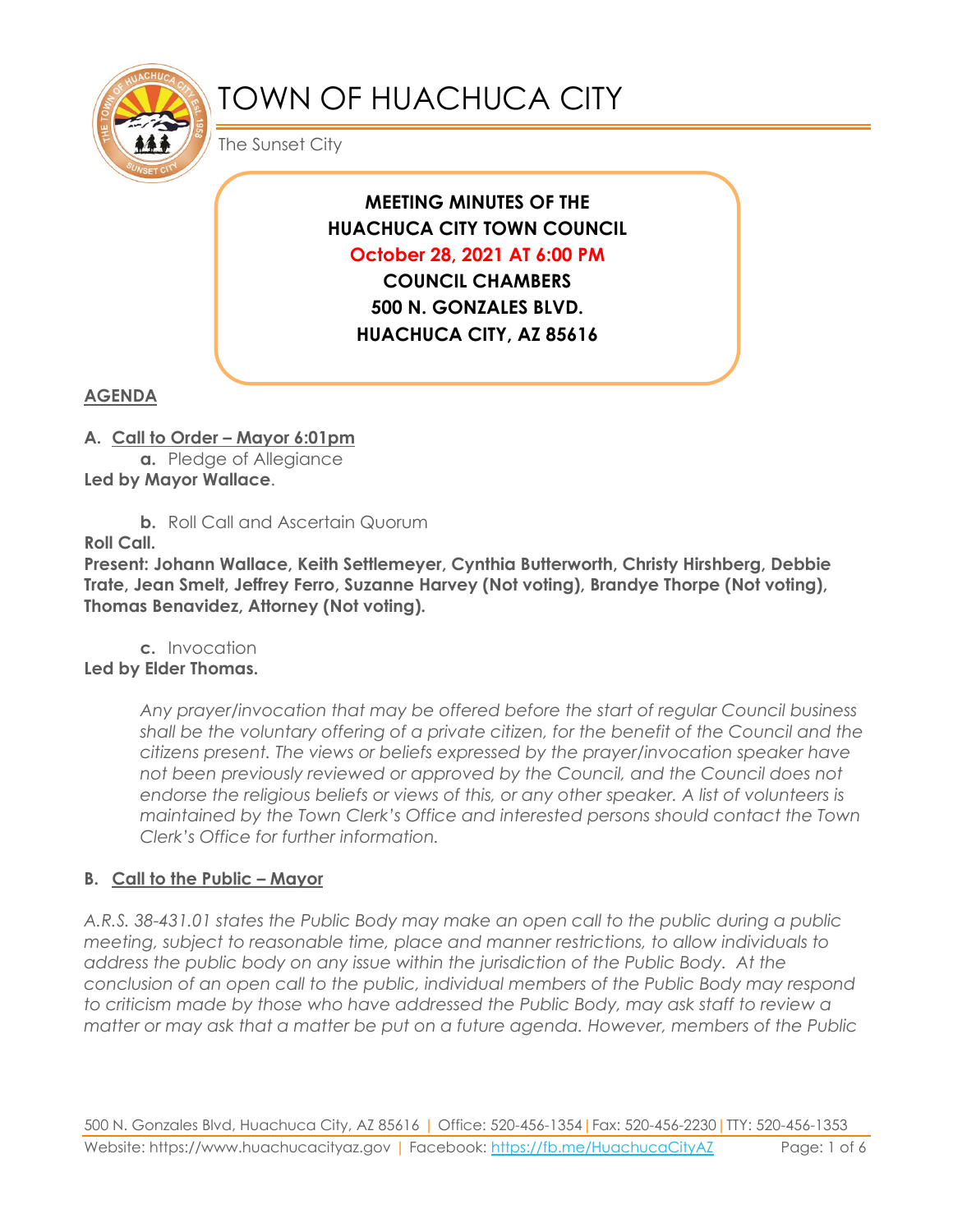*Body shall not discuss or take legal action on matters raised during an open call to the public unless the matters are properly noticed for discussion and legal action.*

# **C***.* **Consent Agenda - Mayor**

*All items listed in the Consent Agenda are considered routine matters and will be enacted by one motion of the Council. There will be no separate discussion of these items unless a Member of the Town Council requests that an item or items be removed for discussion. Council Members may ask questions without removal of the item from the Consent Agenda. Items removed from the Consent Agenda are considered in their normal sequence as listed on the agenda, unless called out of sequence.*

C.1 Consider approval of the Minutes of the Regular Council Meeting held on October 14, 2021 and the Work Session held on October 21.

C.2 Consider approval of the Payment Approval Report.

**Motion:** Items on the consent agenda, **Action:** Open for Discussion and/or Action, **Moved by** Johann Wallace, **Seconded by** Christy Hirshberg.

Mayor Wallace advises this is a large payment approval report due partially to the WIFA payment of \$491,000.00, which was received before we made this payment. Total amount is \$688,764.27, which also includes a payment to SEACOM.

**Motion:** Items listed on the Consent Agenda, **Action:** Approve, **Moved by** Johann Wallace, **Seconded by Debbie Trate.** 

Motion passed unanimously.

#### **D. Unfinished Business before the Council – Mayor**

*Public comment will be taken at the beginning of each agenda item, after the subject has been announced by the Mayor and explained by staff. Any citizen, who wishes, may speak one time for five minutes on each agenda item before or after Council discussion. Questions from Council Members, however, may be directed to staff or a member of the public through the Mayor at any time.*

#### **E. New Business Before Council - Mayor**

*Public comment will be taken at the beginning of each agenda item, after the subject has been announced by the Mayor and explained by staff. Any citizen, who wishes, may speak one time for five minutes on each agenda item before or after Council discussion. Questions from Council Members, however, may be directed to staff or a member of the public through the Mayor at any time.*

#### **E.1 Discussion and/or Action [Spencer Forsberg]: Mr. Forsberg will review the Town's finances for the month of September.**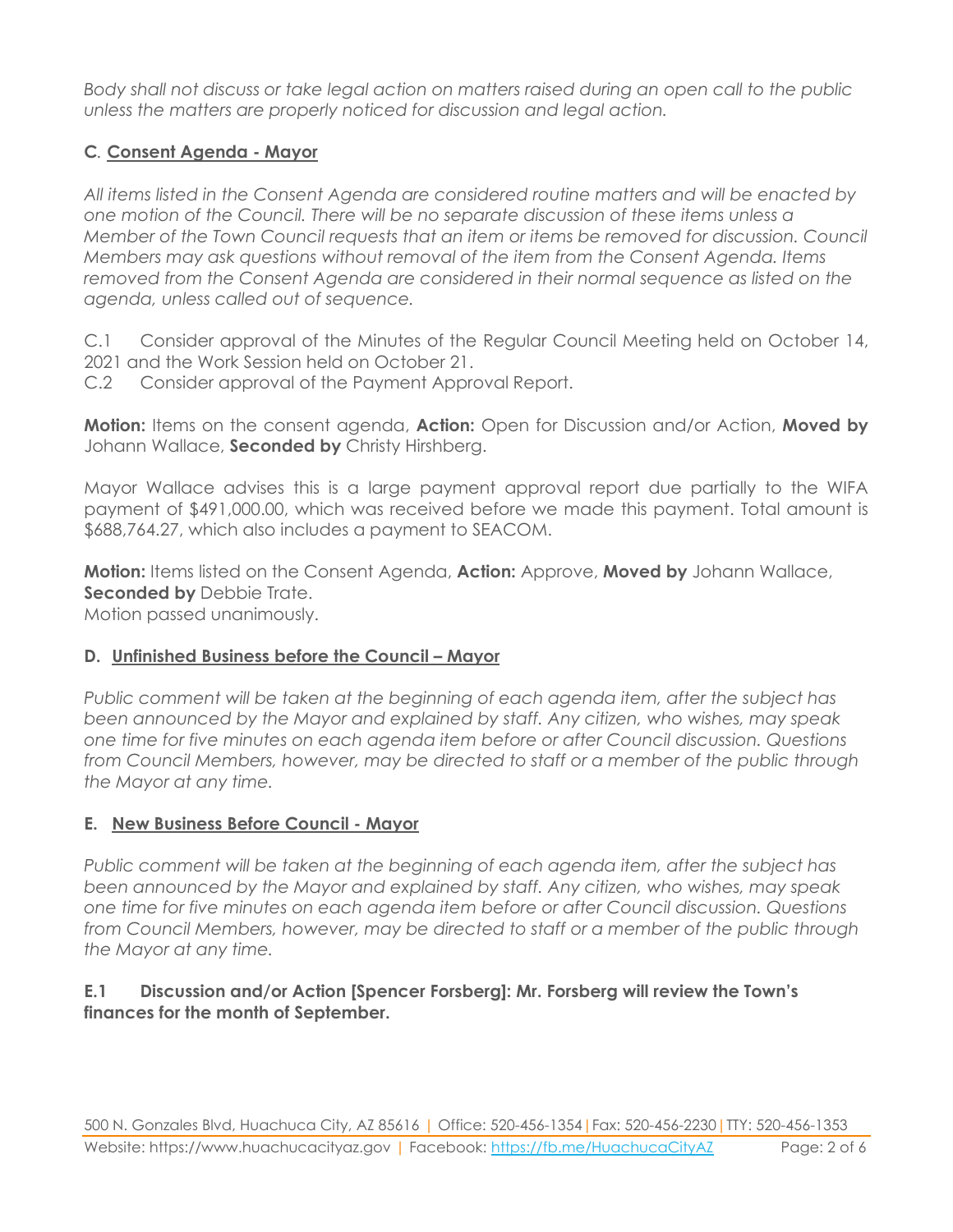**Motion: Item E.1, Action: Open for Discussion and/or Action, Moved by Johann Wallace, Seconded by Christy Hirshberg.**

**Mr. Forsberg advises that the General Fund for the month of September was \$21,000.00 in the black.**

**He also advises that the Garbage fund was off this month, with Waste Management charging us more than we billed our residents, which is being looked into. Enterprise funds all performed as expected.**

**E.2 Discussion and/or Action [Dr. Jim Johnson]: Presentation from the Building/Zoning Official regarding enforcement of the Town Code. Discussion may include enforcement priorities, statistics and procedures.**

**Motion: Item E.2, Action: Open for Discussion and/or Action, Moved by Johann Wallace, Seconded by Debbie Trate.**

**Dr. Jim Johnson gives a presentation on how code enforcement is handled.**

**E.3 Discussion Only [Jim Halterman]: Update on the status of the Sewer Pond Closure Project.**

**Motion: Item E.3, Action: Open for Discussion and/or Action, Moved by Johann Wallace, Seconded by Christy Hirshberg.**

**Jim Halterman gives a presentation of the Sewer Pond Closure Project from the time a Consent Order was issued by ADEQ in 2019 through the current closure efforts, which are just waiting on inspection for the Consent Order to be closed.**

**E.4 Discussion and/or Action [Councilmember Settlemeyer]: Discussion of landfill policy regarding the weight allowed for free to residents with paid water bills.** 

**Motion: Item E.4, Action: Open for Discussion and/or Action, Moved by Johann Wallace, Seconded by Christy Hirshberg.**

**Councilmember Settlemeyer reads a statement he has prepared which includes his belief that we should allow residents to dump a pickup truck load and/or a single axle trailer load for free since the water/sewer rates are so much higher now than previously. He adds that the doesn't agree with the sewer rates being set as a percentage of the water usage and that a lot of that water is evaporated, not put into the sewer system. He states he has been able to dump for years and never weighed in or out and was surprised that that was required of him when he tried to dump again recently.** 

**Mayor Wallace asks if this comes down to the scale house not properly doing the weigh in/weigh out. Councilmember Settlemeyer states that it does. Mayor Wallace states that is not a reason to change the amount allowed, it just means they need to do their job properly at the scale shack. It should remain at \$10 or 340lbs with a paid water bill. Councilmember Settlemeyer asks if that can be adjusted up to a ton. Mayor Wallace advises it can't. This sounds more like a procedural problem at the landfill that needs to be addressed. In the past, free dumping at the**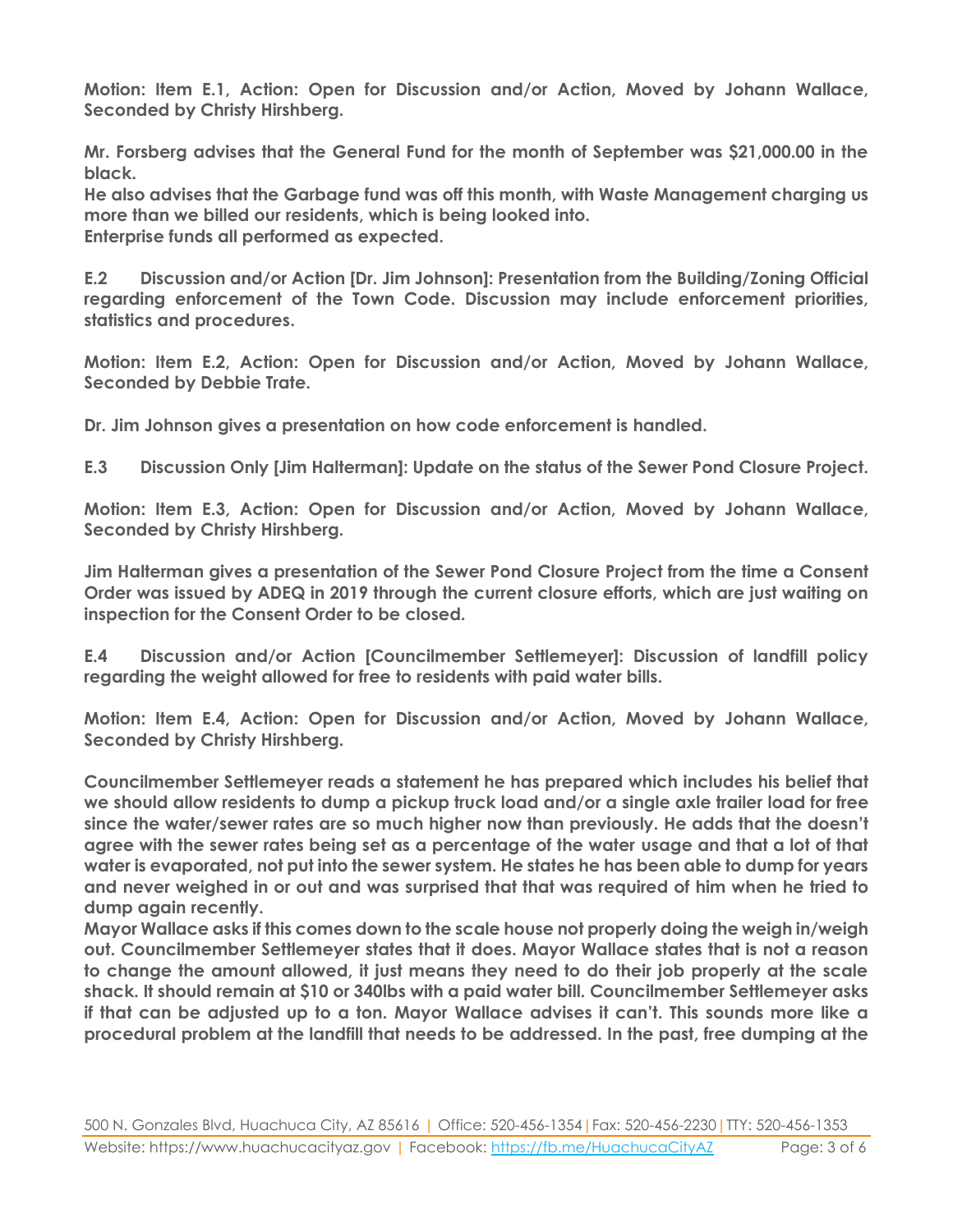**landfill was taken advantage of by people doing side jobs and being paid for the job, then getting free dumps. Councilmember Settlemeyer states it should be 1000 pounds. Mayor Wallace states he disagrees and no normal resident cleaning up regular household trash would have 1000 pounds of trash to take. Councilmember Settlemeyer asks if there is a way to not have to pay. Mayor Wallace advises there is not. The landfill is an enterprise fund, and we can't show favoritism or give stuff away for free. Mayor Pro Tem Hirshberg states she has had things like couches that she hasn't wanted and has been through the weigh in and out process, and it has never been over the weight limit for the water bill coupon of \$10.**

**Councilmember Butterworth recalls when there were dumpsters placed for resident's use, and people were taking advantage and putting car engines and everything else in them and also coming from surrounding areas to use them. Mayor Wallace advises that staff is also talking to Waste Management to see how we can bring those dumpsters back for cleanup once or twice a year, but in a way that it is not taken advantage of. As far as changing the rate, he doesn't see it's necessary.** 

**Councilmember Settlemeyer states he will pay for Nerhan's trash then.**

**E.5 Discussion and/or Action [Suzanne Harvey]: Update on upcoming holiday events and their schedules.**

**Motion: Item E.5, Action: Open for Discussion and/or Action, Moved by Johann Wallace, Seconded by Jean Smelt.**

**Manager Harvey provides information on upcoming events and how they have previously been done along with the plans for this year.** 

**E.6 Executive [closed] session [Town Attorney], pursuant to A.R.S. 38-431.03(A)(3), (4) and (7), for the Council to discuss with its attorney a proposal received from Amera Re, a Washington Corporation, for the lease and possible purchase of the Town's property located at 830 Arizona Street. The Council might take action in open session to approve appropriate documents for the transaction.**

**Attorney Benavidez provides an update which is that we have provided the documents to the prospective buyer, but we haven't received anything back yet. Mayor Wallace pulls this item for now.** 

**E.7 Discussion and/or Action [Town Attorney]: Approval of the Multi-Agency "ONE ARIZONA OPIOID SETTLEMENT AGREEMENTS" settling legal claims filed by the State Attorney General against certain manufacturers and distributors of opioid prescription drugs. These agreements recover financial damages that will be apportioned between the various levels and units of state government. The Town will receive its proportionate share as set forth in the previouslyapproved "ONE ARIZONA OPIOID SETTLEMENT DISTRIBUTION AGREEMENT."**

**Mayor Wallace pulls this item until we receive the information.**

**E.8 Discussion and/or Action [Suzanne Harvey]: Update regarding procuring fire and emergency medical services for the Town beginning in calendar year 2022.**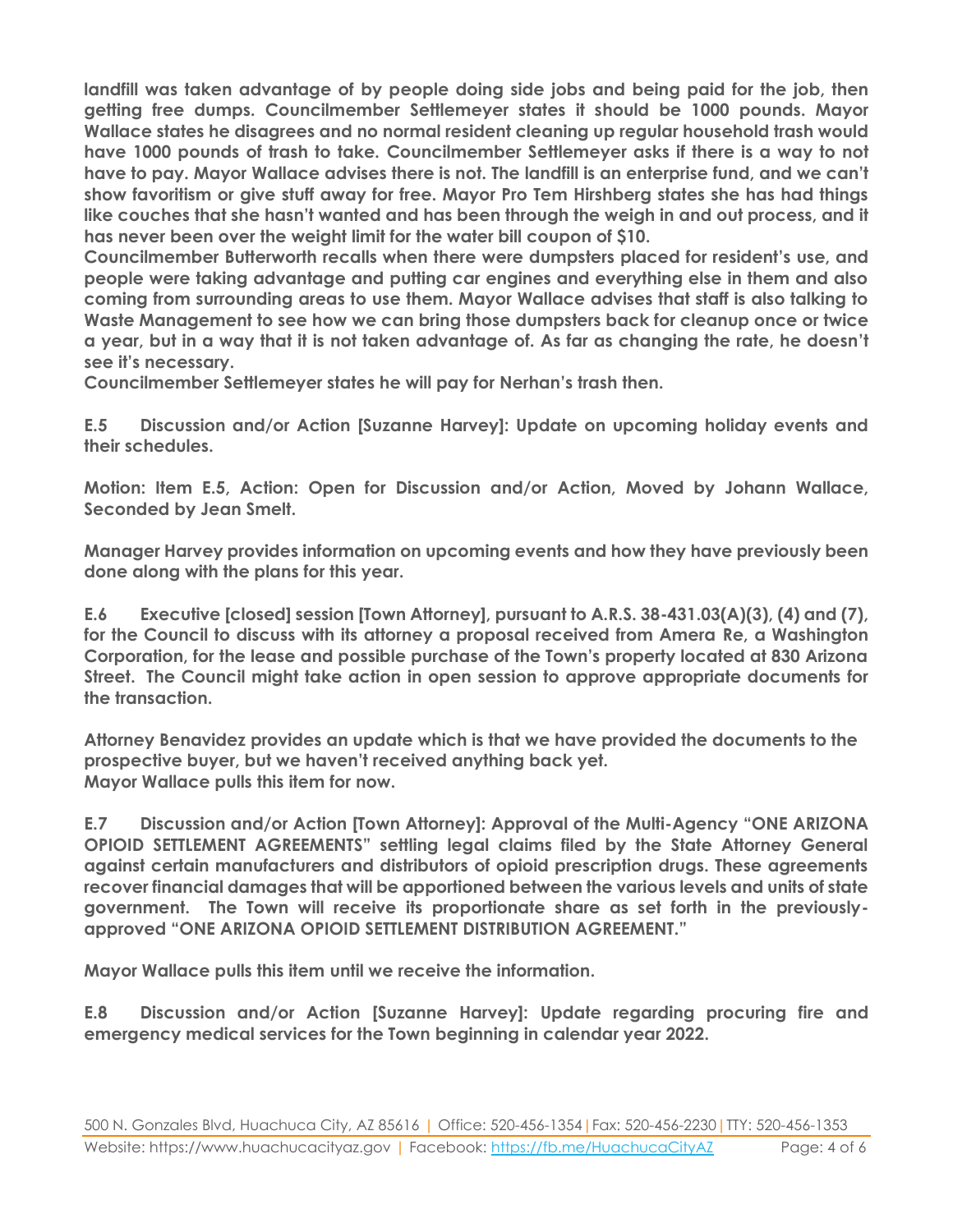**Motion: Item E.8, Action: Open for Discussion and/or Action, Moved by Johann Wallace, Seconded by Christy Hirshberg.**

**Mayor Wallace states the committee met and the RFP has been drafted. Not much can be said beyond that except that it is very specific in what we are looking for.**

**Motion: Give staff the ability to review the proposals when we get them and exclude the ones that do not meet the requirements as defined in the RFP, Action: Approve, Moved by Johann Wallace, Seconded by Jeffrey Ferro.**

**Motion passed unanimously.**

#### **F. Department Director Reports**

**Manager Harvey advises of Music in the Park on Saturday November 13th. Community Meeting on November 19th. Auditors will be here at the end of November. Animal shelter sale is close to closing. GoGov is a way to communicate better with the community and is set to go live in November.** 

**Chief Jarvis advises of work at the station and the Haunted House in Whetstone. They will be at the Trunk or Treat here as well.**

**G. Items to be placed on future agendas**

#### **H. Reports of Current Events by Council**

Councilmember Smelt will be hosting a Cable meeting here in November.

Councilmember Butterworth advises of an SVMPO where the final short and long range transportation plans are approved. These will be available at Town Hall for the public to review if they wish. Our staff exceeded the in-kind contributions expected.

Mayor Wallace advises that on Tuesday he spoke with Senator Mark Kelley briefly to talk about budget, money and the Census. It was a good but quick conversation.

#### **I. Adjournment**

#### **Motion: 7:36pm, Action: Adjourn, Moved by Johann Wallace, Seconded by Christy Hirshberg. Motion passed unanimously.**

Approved by Mayor Johann R. Wallace on November 18, 2021.

Mr. Johann R. Wallace Mayor

\_\_\_\_\_\_\_\_\_\_\_\_\_\_\_\_\_\_\_\_\_\_\_\_\_\_\_\_\_\_\_\_\_\_\_\_

Attest: